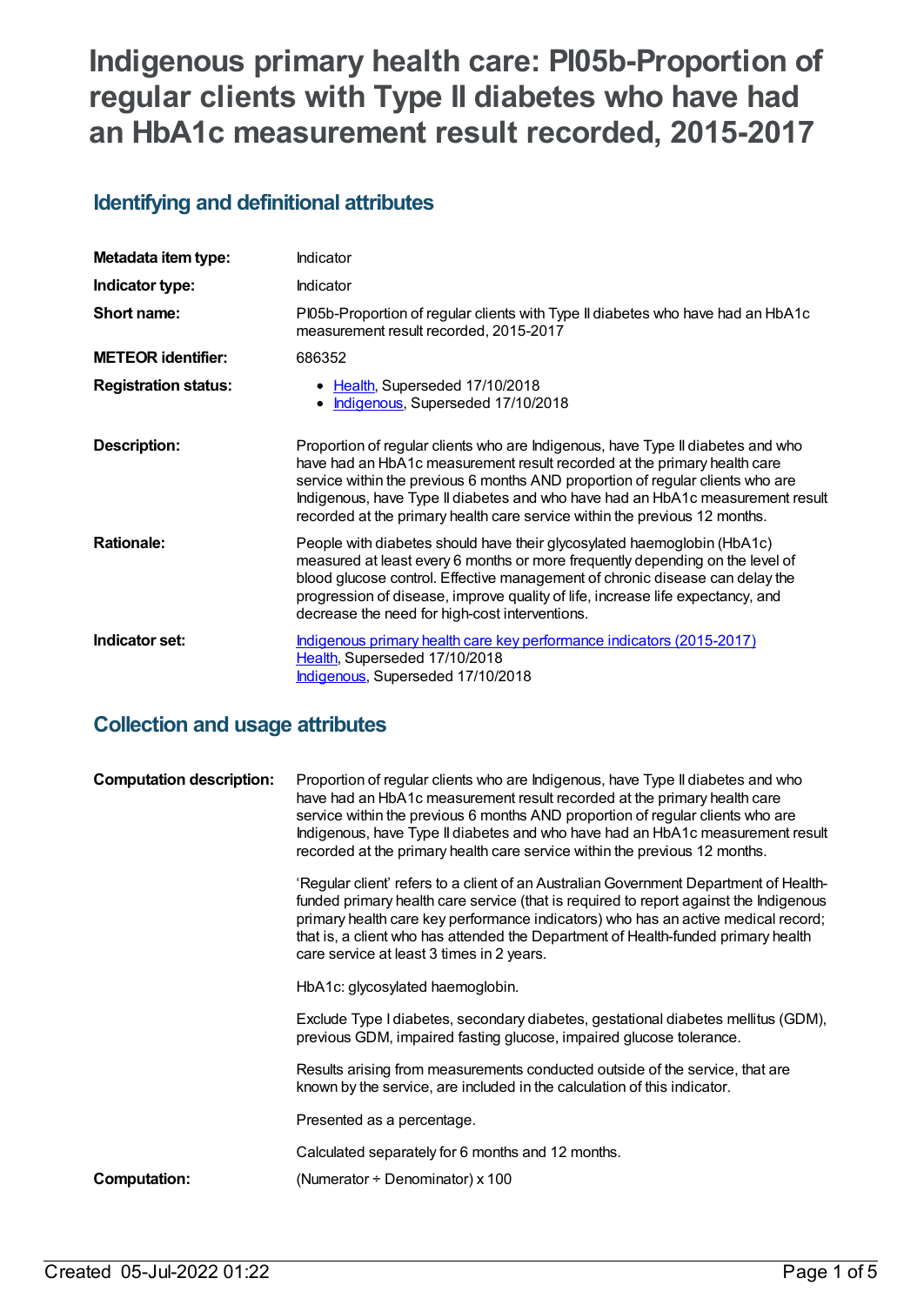|  | Numerator: |  |  |  |
|--|------------|--|--|--|
|--|------------|--|--|--|

Calculation A: Number of regular clients who are Indigenous, have Type II diabetes and who have had an HbA1c measurement result recorded at the primary health care service within the previous 6 months.

Calculation B: Number of regular clients who are Indigenous, have Type II diabetes and who have had an HbA1c measurement result recorded at the primary health care service within the previous 12 months.

| Numerator data elements: | Data Element / Data Set-                                                                                                       |
|--------------------------|--------------------------------------------------------------------------------------------------------------------------------|
|                          | Person-diabetes mellitus status, code NN                                                                                       |
|                          | <b>Data Source</b>                                                                                                             |
|                          | Indigenous primary health care data collection                                                                                 |
|                          | NMDS / DSS                                                                                                                     |
|                          | Indigenous primary health care NBEDS 2017-18                                                                                   |
|                          | Guide for use                                                                                                                  |
|                          | Type II diabetes only.                                                                                                         |
|                          | Data Element / Data Set-                                                                                                       |
|                          | Person-glycosylated haemoglobin measurement result recorded indicator.<br>yes/no code N                                        |
|                          | Data Source                                                                                                                    |
|                          | Indigenous primary health care data collection                                                                                 |
|                          | NMDS / DSS                                                                                                                     |
|                          | Indigenous primary health care NBEDS 2017-18                                                                                   |
|                          | Data Element / Data Set-                                                                                                       |
|                          | Person-Indigenous status, code N                                                                                               |
|                          | <b>Data Source</b>                                                                                                             |
|                          | Indigenous primary health care data collection                                                                                 |
|                          | NMDS / DSS                                                                                                                     |
|                          | Indigenous primary health care NBEDS 2017-18                                                                                   |
|                          | Guide for use                                                                                                                  |
|                          | The implementation start date for this data element in the Indigenous primary<br>health care NBEDS 2017-18 is 1 December 2017. |
|                          | Data Element / Data Set-                                                                                                       |
|                          | Person-regular client indicator, yes/no code N                                                                                 |
|                          | Data Source                                                                                                                    |
|                          | Indigenous primary health care data collection                                                                                 |
|                          | NMDS / DSS                                                                                                                     |
|                          | Indigenous primary health care NBEDS 2017-18                                                                                   |
|                          | Guide for use                                                                                                                  |
|                          | The implementation start date for this data element in the Indigenous primary                                                  |

health care NBEDS 2017-18 is 1 December 2017.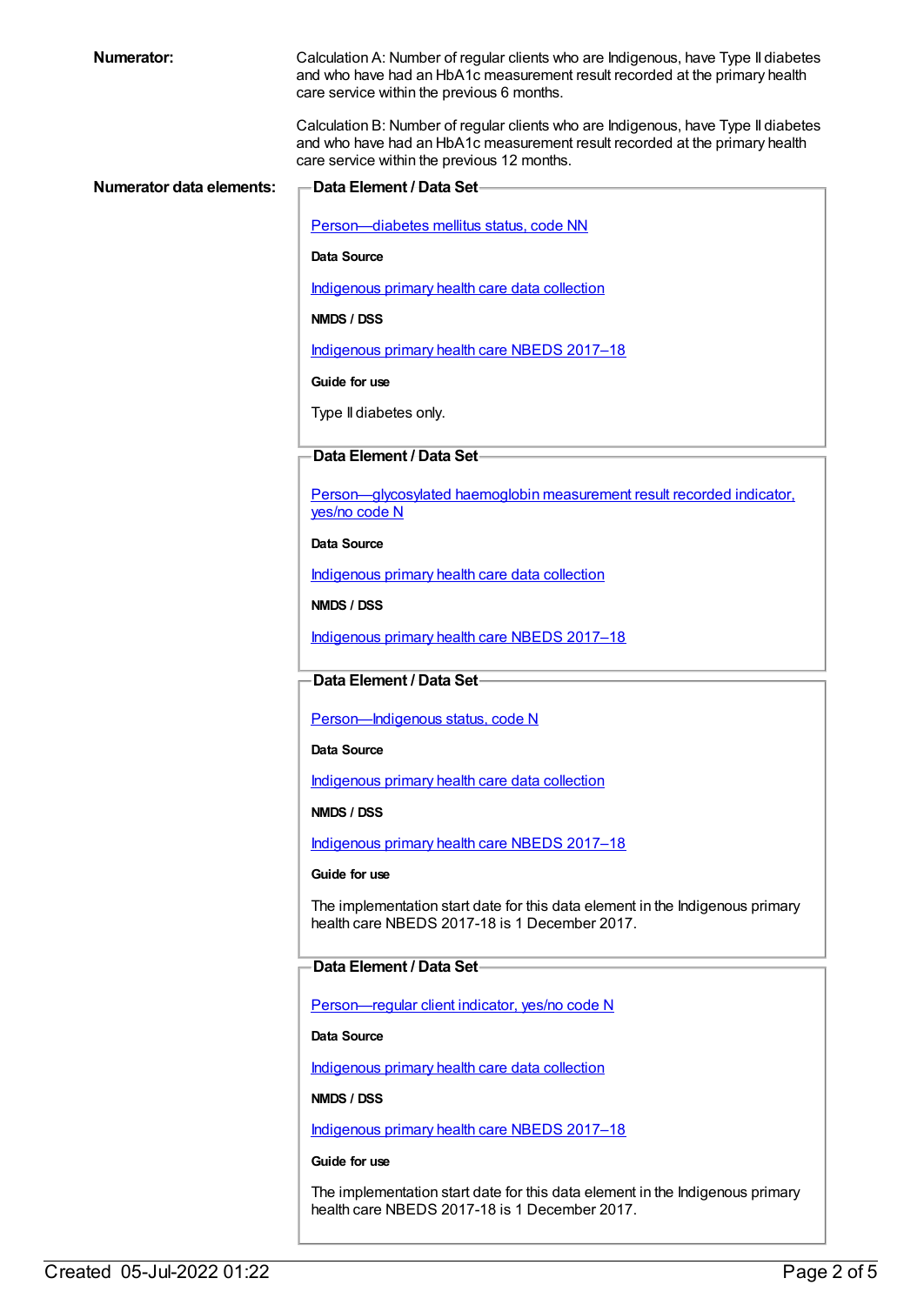| Denominator:                  | Calculation A and B: Total number of regular clients who are Indigenous and have<br>Type II diabetes.                          |  |
|-------------------------------|--------------------------------------------------------------------------------------------------------------------------------|--|
| Denominator data<br>elements: | Data Element / Data Set-                                                                                                       |  |
|                               | Person-diabetes mellitus status, code NN                                                                                       |  |
|                               | <b>Data Source</b>                                                                                                             |  |
|                               | Indigenous primary health care data collection                                                                                 |  |
|                               | NMDS / DSS                                                                                                                     |  |
|                               | Indigenous primary health care NBEDS 2017-18                                                                                   |  |
|                               | Guide for use                                                                                                                  |  |
|                               | Type II diabetes only.                                                                                                         |  |
|                               | Data Element / Data Set-                                                                                                       |  |
|                               | Person-Indigenous status, code N                                                                                               |  |
|                               | <b>Data Source</b>                                                                                                             |  |
|                               | Indigenous primary health care data collection                                                                                 |  |
|                               | NMDS / DSS                                                                                                                     |  |
|                               | Indigenous primary health care NBEDS 2017-18                                                                                   |  |
|                               | Guide for use                                                                                                                  |  |
|                               | The implementation start date for this data element in the Indigenous primary<br>health care NBEDS 2017-18 is 1 December 2017. |  |
|                               | Data Element / Data Set-                                                                                                       |  |
|                               | Person-regular client indicator, yes/no code N                                                                                 |  |
|                               | Data Source                                                                                                                    |  |
|                               | Indigenous primary health care data collection                                                                                 |  |
|                               | NMDS / DSS                                                                                                                     |  |
|                               | Indigenous primary health care NBEDS 2017-18                                                                                   |  |
|                               | Guide for use                                                                                                                  |  |
|                               | The implementation start date for this data element in the Indigenous primary<br>health care NBEDS 2017-18 is 1 December 2017. |  |
| Disaggregation:               | 1. Sex:<br>a) Male                                                                                                             |  |
|                               | b) Female                                                                                                                      |  |
|                               | 2. Age:                                                                                                                        |  |
|                               | $a)$ 0-4 years<br>$b)$ 5-14 years                                                                                              |  |
|                               | c) 15-24 years<br>d) 25-34 years                                                                                               |  |
|                               | e) 35-44 years                                                                                                                 |  |
|                               | f) 45-54 years<br>g) 55-64 years                                                                                               |  |
|                               | h) 65 years and over                                                                                                           |  |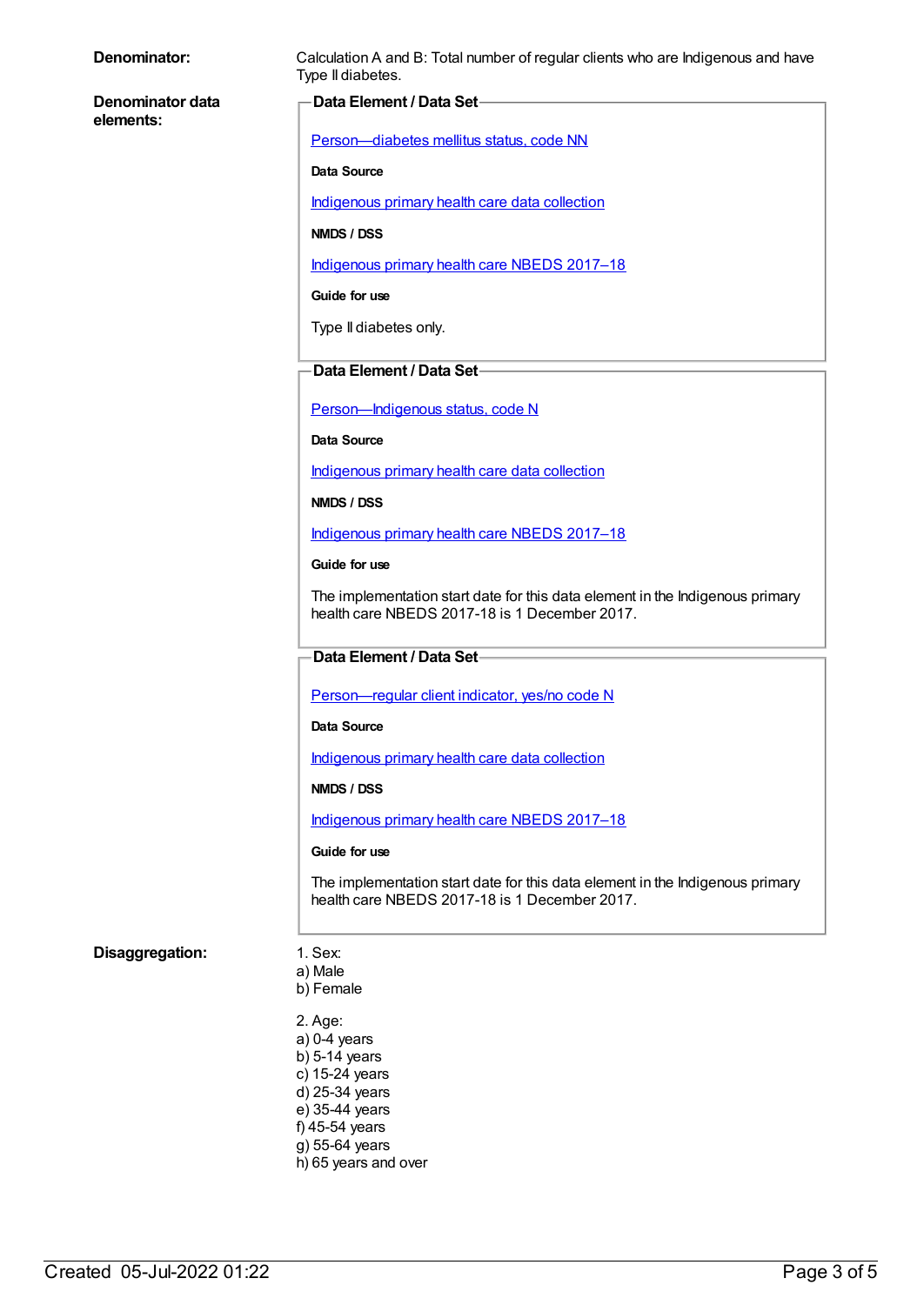| <b>Disaggregation data</b> |  |
|----------------------------|--|
| elements:                  |  |

#### **Data Element / Data Set**

[Person—age,](https://meteor.aihw.gov.au/content/303794) total years N[NN]

**Data Source**

[Indigenous](https://meteor.aihw.gov.au/content/430643) primary health care data collection

**NMDS / DSS**

[Indigenous](https://meteor.aihw.gov.au/content/686603) primary health care NBEDS 2017–18

#### **Data Element / Data Set**

Person-sex, code X

**Data Source**

[Indigenous](https://meteor.aihw.gov.au/content/430643) primary health care data collection

**NMDS / DSS**

[Indigenous](https://meteor.aihw.gov.au/content/686603) primary health care NBEDS 2017–18

**Guide for use**

The implementation start date for this data element in the Indigenous primary health care NBEDS 2017-18 is 1 December 2017.

### **Representational attributes**

| <b>Representation class:</b> | Percentage |
|------------------------------|------------|
| Data type:                   | Real       |
| Unit of measure:             | Person     |
| Format:                      | N[N].N     |
|                              |            |

#### **Indicator conceptual framework**

**Framework and dimensions:**

[Effective/Appropriate/Efficient](https://meteor.aihw.gov.au/content/410681)

#### **Data source attributes**

**Data sources: Data Source**

[Indigenous](https://meteor.aihw.gov.au/content/430643) primary health care data collection

**Frequency**

6 monthly

**Data custodian**

Australian Institute of Health and Welfare.

#### **Source and reference attributes**

| <b>Submitting organisation:</b> | Australian Institute of Health and Welfare |
|---------------------------------|--------------------------------------------|
|                                 | Australian Government Department of Health |

# **Relational attributes**